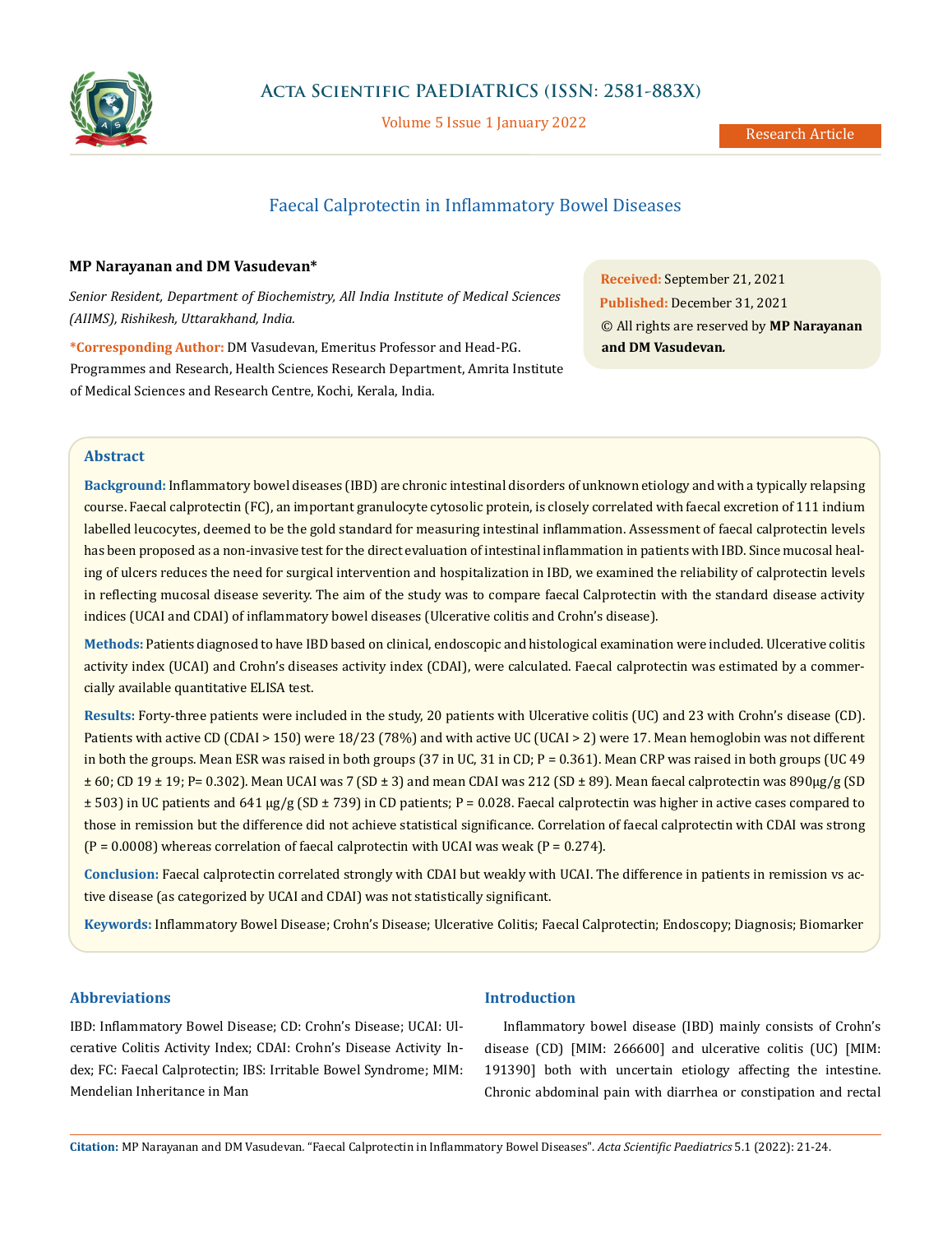bleeding are common clinical features [1]. It may result from unnatural immune reaction to gut micro flora which is triggered by certain environmental factors in genetically susceptible individuals. Researchers have been identified about 200 disease specific genetic loci for IBD. In these 110 loci were present in both inflammatory bowel diseases and the others were specific for any one of the disease [2]. High incidence was found in countries like North America and Europe. There is a significant increase in IBD incidence in countries like China, Japan, South Korea, and India. In 2010 India was second highest in total IBD incidence of 1.4 million, after USA [3]. Calprotectin is a cytosolic protein derived mainly from neutrophils and it is secreted during inflammation in the intestine. It has been used to detect intestinal inflammatory disease and to distinguish such diseases from non-inflammatory diseases like irritable bowel syndrome (IBS) [4]. Colonoscopy followed by mucosal biopsy is the standard of choice to diagnose inflammatory bowel disease (IBD) and to assess its severity. However, these techniques are costly and invasive in nature. In majority of people with suspected IBD the endoscopy findings may be negative. In such conditions simple and sensitive biomarker like calprotectin can be used as the best tool for disease screening [5].

#### **Materials and Methods**

A total of 43 adult outpatients and inpatients with a previously confirmed diagnosis of IBD referred for colonoscopy at the Departments of Gastroenterology of Amrita institute of medical sciences and research center during May 2008 to July 2009. They were diagnosed on the basis of clinical, endoscopic, and histologic criteria. Forty-three age and sex matched controls were included in the study. They were patients without any macroscopic or histopathological abnormalities and with no evidence for underlying intestinal pathology. Patient's signed informed consent forms and patient details were collected. Signed informed consent was obtained from all control subjects. The study protocol conforms to the ethical guidelines of the "World Medical Association Declaration of Helsinki Ethical Principles for Medical Research Involving Human Subjects" adopted by the 18th WMA General Assembly, Helsinki, Finland, June 1964, as revised in Tokyo 2004 [6,7]. The study was approved by the institutional ethical review committee. Patients who were using anti-inflammatory agents or patients with erosive/ulcerative upper gastrointestinal disease or a gastrointestinal infection within 60 days prior to endoscopy were excluded from the study, as these conditions cause elevated fecal calprotectin levels. Bowel preparation was done with electrolyte/polyethylene glycol solutions.

A faeces sample was collected before the endoscopy. Blood samples were collected and used to estimate heamoglobin, ESR and CRP. CDAI (Crohn's disease activity index) provides a simple and practical measure of clinical activity of Crohn's disease which should be reproducible, and independent of ESR, CRP or hs CRP. The CDAI scores were collected in CD patients  $[8,9]$ . The simple index CDAI is calculated based on only five items: (1) General wellbeing [grade 0-4]; (2) Abdominal pain [grade 0-3]; (3) Number of liquid stools per day; (4) Abdominal mass [grade 03]; (5) Complications: [arthralgia, uveitis, erythema nodosum, aphthous ulcers, pyoderma gangrenosum, anal fissures, new fistula, abscess (score 1 per item)]. In UC patient's disease activity was assessed by using modified Mayo scoring system  $[10]$ . This index was calculated by adding the grades of factors like stool frequency, rectal bleeding, physician's assessment and endoscopy determinations. The grade is from 0 to 3 and range from 0- 12. Based on these grades the patients are classified in to four groups via remission 0-2, mild 3-5, moderate 6-10, and severe 11-12. Patients with grades above 6 were only included in this study. Fecal samples were stored at  $8^\circ\text{C}$ before the assay. After weighing extraction buffer was added and centrifuged. The supernatant was used for the ELISA test.

#### **Results**

Forty-three patients were included in the study; 20 patients with ulcerative colitis (UC) and 23 patients with Crohn's disease. Male to female ratio was 30:13. Mean age of patients 1n UC was higher than in CD (49.55 versus 32.43). The duration of disease in months was 33 and 56 in UC and CD respectively. Patients with active CD (CDAl > 150) were 18/23 (78%) and with active UC (UCAI>2) were 17/20 (85%). 72% patients had diarrhea (15 in UC and 16 in CD). 40% had bleeding (16 in UC and 1 in CD) (table 1). Abdominal pain was present in 53% cases (13 in UC and l0 in CD). Extra intestinal symptoms were present in 16 cases of CD and none with UC. Mean hemoglobin was not different in both the groups. Mean ESR was raised in both groups (37mm/hr in UC, 31mm/hr in CD). Mean CRP was raised in both groups;  $49$  (SD  $\pm$  60) mg/L in UC, 19 (SD  $\pm$  19) mg/L in CD. CRP positively correlated with the severity of disease (correlation coefficients from 0.26 to 0.73 for UC and from 0.21 to 0.61 for CD). Mean UCAI was 7 (SD  $\pm$  3) and mean CDAI was 212  $(SD \pm 89)$ . Mean faecal calprotectin (FC) was  $890 \mu g/g (SD \pm 503)$  in UC patients and  $641\mu g/g$  (SD  $\pm$  739) in CD patients. In normal con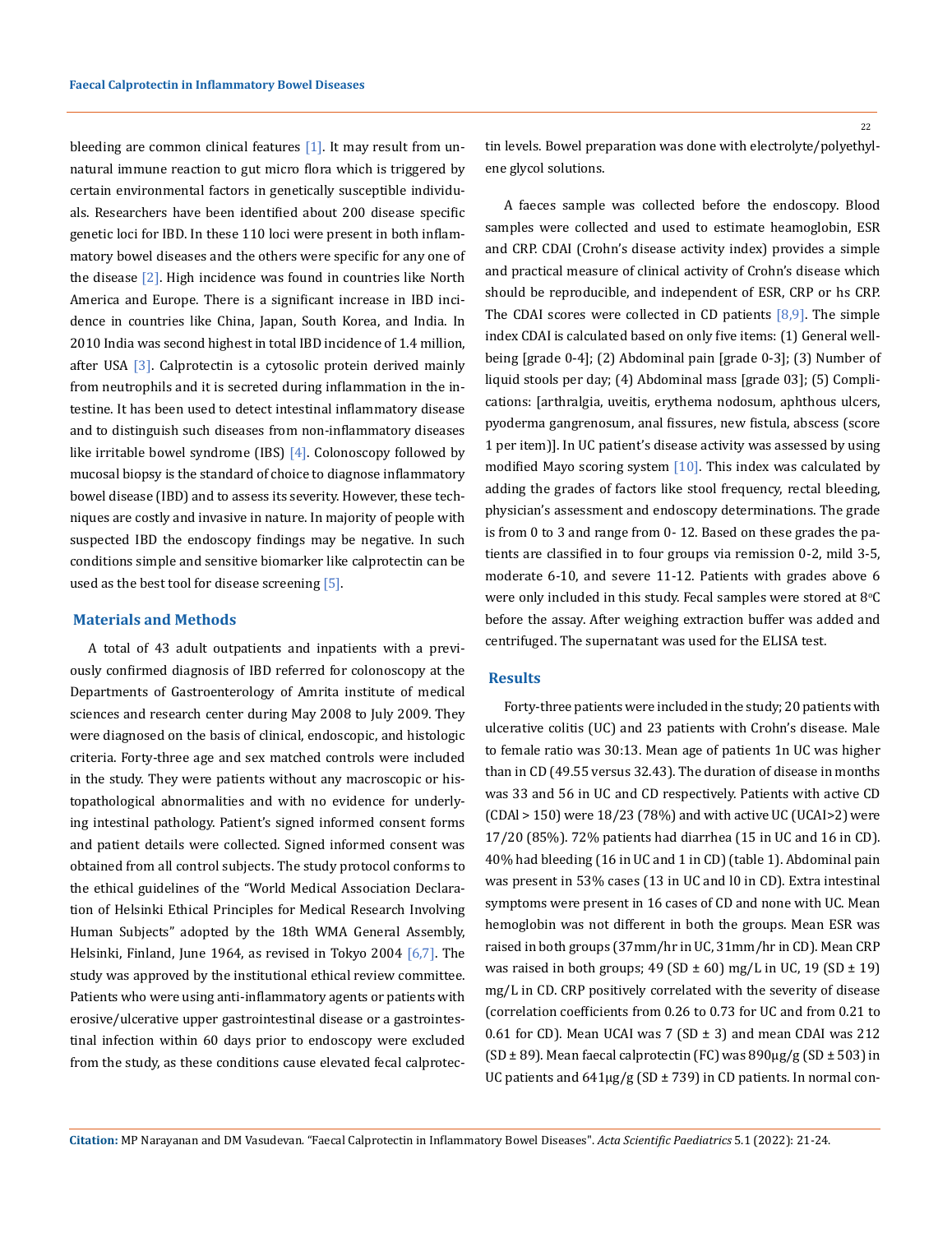trol subjects FC level was 1060µg/g. Fecal catprotectin was higher in active cases compared to those in remission but the difference did not achieve statistical significance. There was significant positive correlation between FC and CDAl (r=0.436. p=0.0008) but not between FC and UCAI( $r = 0.280$ ,  $p = 0.274$ ).

| <b>Variables</b>                   | Ulcerative colitis<br>$(n = 23)$ | Crohn's disease<br>$(n = 20)$ |
|------------------------------------|----------------------------------|-------------------------------|
| Age                                | 49.55 (SD $\pm$ 16.26)           | $32.43$ (SD $\pm$ 11.35)      |
| Gender                             | M 15, F 5                        | M 15, F 8                     |
| Duration (in<br>months)            | 33.72 (SD $\pm$ 33.88)           | 56.60 (SD $\pm$ 56.36)        |
| Symptoms                           |                                  |                               |
| Diarrhea (72%)                     | 15 (75%)                         | 16 (70%)                      |
| Bleeding $(40%)$                   | 16 (80%)                         | 1 (4%)                        |
| Abdominal pain<br>(53%)            | 13 (65%)                         | 10 (43.5%)                    |
| Extra intestinal<br>symptoms (37%) | $0(0\%)$                         | 16 (37%)                      |
| Lab parameters                     |                                  |                               |
| Hemoglobin                         | 11.11 (SD $\pm$ 2.13)            | $11.68$ (SD $\pm$ 2.43)       |
| ESR                                | $37 (SD \pm 19.23)$              | $31(SD \pm 15.2)$             |
| CRP                                | 49 (SD $\pm$ 60)                 | 19 (SD $\pm$ 19)              |
| Disease activity<br>index          | $7(SD \pm 3)$                    | $212 (SD \pm 89)$             |
| Fecal calprotectin                 | $890$ (SD $\pm$ 503)             | 641 (SD $\pm$ 739)            |

**Table 1:** Variables in patients with Inflammatory Bowel diseases  $(UC/ CD)$  (n = 43).

Correlation of faecal calprotectin with CDAI was strong  $(P =$ 0.0008) whereas correlation of faecal calprotectin with UCAI was weak ( $P = 0.274$ ).

#### **Discussion**

Faecal calprotectin levels are elevated in patients with IBD and this helps to identify the disease. Based on our analysis it can be concluded that calprotectin is the best available marker for the presence of intestinal inflammation. Our results are in line with these previously published data and with the conclusion that faecal calprotectin is the best available marker for intestinal inflammation. However, based on our data we cannot confirm that faecal calprotectin tests are less reliable in patients with UC, since the results were only marginally different from those of the whole cohort. Several studies have been published for the diagnostic value of calprotectin in IBD [11,12]. Costa, F., *et al*. (2003) found a positive correlation between clinical activity scores in CD and UC with FC ( $r = 0.44$ ,  $p < 0.01$  in CD;  $r = 0.60$ ,  $p < 0.001$  in UC) [13].

We propose the cut off value of faecal calprotectin level 250 µg/g. This is the best predictive value for sensitivity and specificity for UC and CD mucosal inflammation or presence of large ulcers in intestine. In addition to the measurement of calprotectin in confirmed IBD cases, it is also has a diagnostic value in patients with chronic abdominal symptoms of unknown origin. Diagnostic accuracy was high, in younger patients with lower risk as well as in older patients at higher risk for IBD. It should be taken care that calprotectin can be increased in patients using NSAIDs; intercurrently occurring gastrointestinal infection/malignancies can also lead to increased fecal calprotectin values.

### **Conclusion**

Faecal calprotectin is a best marker of mucosal inflammation in IBD and it can also useful in differentiating IBD from IBS. It measures the disease severity and monitors the treatment response. Together with the disease activity indexes (UCAI, CDAI) or alone it is effective as a biomarker in IBD.

# **Bibliography**

- 1. Ludvigsson Jonas F., *et al*[. "Swedish inflammatory bowel dis](https://pubmed.ncbi.nlm.nih.gov/31498717/)[ease register \(SWIBREG\)– a nationwide quality register".](https://pubmed.ncbi.nlm.nih.gov/31498717/) *Scan[dinavian Journal of Gastroenterology](https://pubmed.ncbi.nlm.nih.gov/31498717/)* 54.9 (2019): 1089-1101.
- 2. Somineni Hari K., *et al*[. "Whole-genome sequencing of Afri](https://pubmed.ncbi.nlm.nih.gov/33600772/)[can Americans implicates differential genetic architecture in](https://pubmed.ncbi.nlm.nih.gov/33600772/)  inflammatory bowel disease". *[The American Journal of Human](https://pubmed.ncbi.nlm.nih.gov/33600772/)  Genetics* [108.3 \(2021\): 431-445.](https://pubmed.ncbi.nlm.nih.gov/33600772/)
- 3. [Kedia Saurabh and Vineet Ahuja. "Epidemiology of inflamma](https://pubmed.ncbi.nlm.nih.gov/30018961/)[tory bowel disease in India: the great shift east".](https://pubmed.ncbi.nlm.nih.gov/30018961/) *Inflammatory Intestinal Diseases* [2.2 \(2017\): 102-115.](https://pubmed.ncbi.nlm.nih.gov/30018961/)
- 4. [Ricciuto Amanda and Anne M Griffiths. "Clinical value of fecal](https://pubmed.ncbi.nlm.nih.gov/31088326/)  calprotectin". *[Critical Reviews in Clinical Laboratory Sciences](https://pubmed.ncbi.nlm.nih.gov/31088326/)* [56.5 \(2019\): 307-320.](https://pubmed.ncbi.nlm.nih.gov/31088326/)
- 5. [Sipponen Taina and Kaija-Leena Kolho. "Fecal calprotectin in](https://pubmed.ncbi.nlm.nih.gov/25523558/)  [diagnosis and clinical assessment of inflammatory bowel dis](https://pubmed.ncbi.nlm.nih.gov/25523558/)ease". *[Scandinavian Journal of Gastroenterology](https://pubmed.ncbi.nlm.nih.gov/25523558/)* 50.1 (2015): [74-80.](https://pubmed.ncbi.nlm.nih.gov/25523558/)